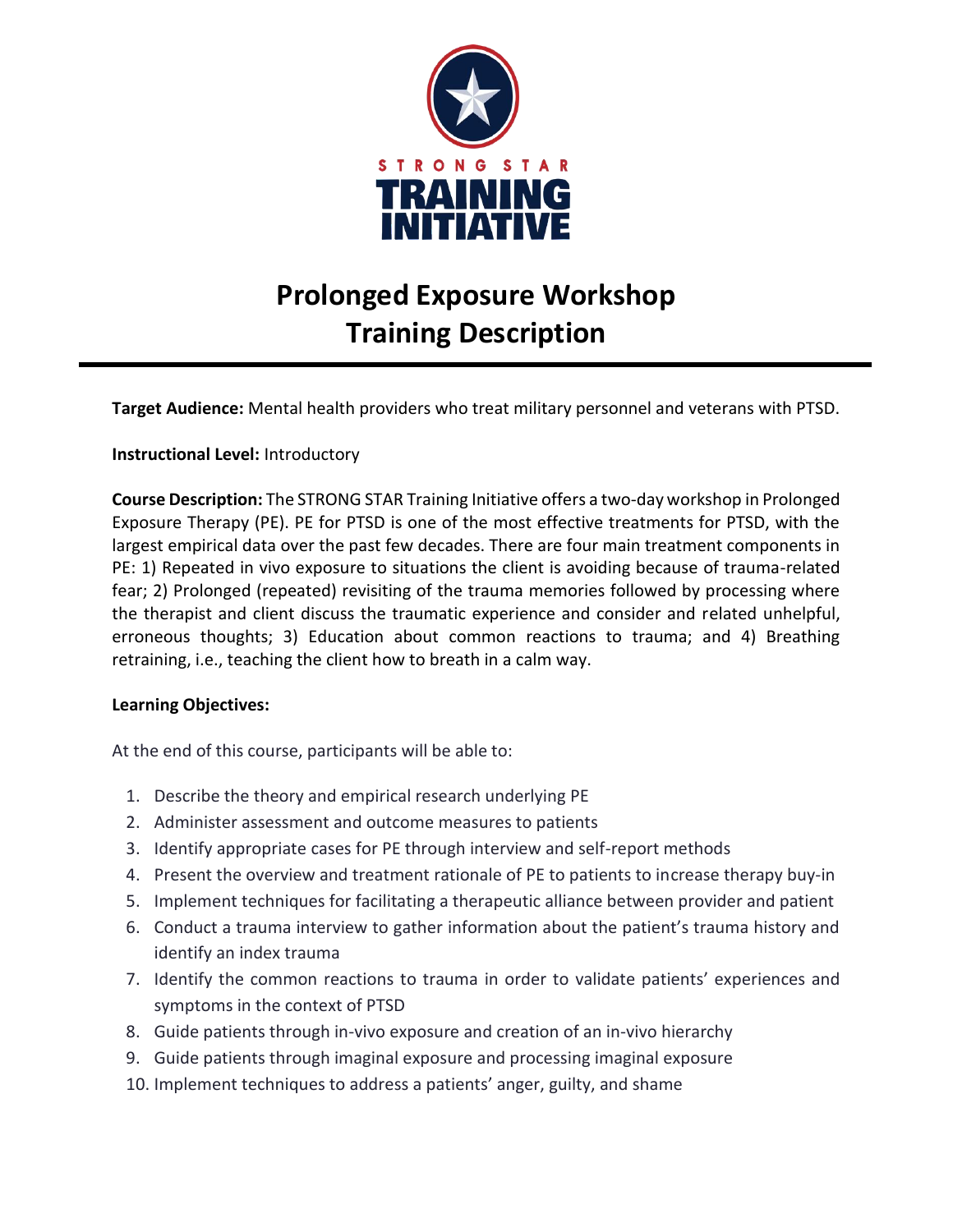- 11. Assist patients in identifying and working through distressing "hotspot" memories
- 12. Identify and address factors that impair effective emotional engagement in PE
- 13. Identify risk factors for secondary traumatic stress and implement strategies to improve therapist self-care
- 14. Implement strategies to facilitate patients' homework compliance

**Primary Goal:** After completion of this training, mental health providers will be able to implement PE effectively.

**Date and Time:** Thursday and Friday June 23-24, 2022, from 9 a.m. to 5:00 p.m. CST. **Duration:** 2-day workshop **Where:** Zoom **Training Cost:** \$300 for eligible providers

# **PE Manual**

Purchase of the PE manual is a necessary supplement to the training and it is available online via Amazon.com, Oxford University Press, or other book stores:

[Prolonged Exposure Therapy for PTSD: Emotional Processing of Traumatic Experiences](https://www.amazon.com/Prolonged-Exposure-Therapy-PTSD-Experiences/dp/0195308506/)  [Therapist Guide,](https://www.amazon.com/Prolonged-Exposure-Therapy-PTSD-Experiences/dp/0195308506/) Authors: Edna Foa, Elizabeth Hembree, and Barbara Rothbaum

ISBN-13: 978-0195308501 ISBN-10: 0195308506

# **Meet the Presenter**

Brooke Fina, LCSW, BCD Director of Training, PE Trainer & Consultant



**Brooke A. Fina, LCSW, BCD** is an Associate Professor and a Licensed Clinical Social Worker. Ms. Fina is Board Certified in Clinical Social Work by the American Board of Examiners in Clinical Social Work. She serves as the Suicide Risk Advisor for the STRONG STAR Consortium and Consortium to Alleviate PTSD. She specializes in Prolonged Exposure (PE) for combat-related PTSD, and is a Master Clinician and Clinical Supervisor in PE.